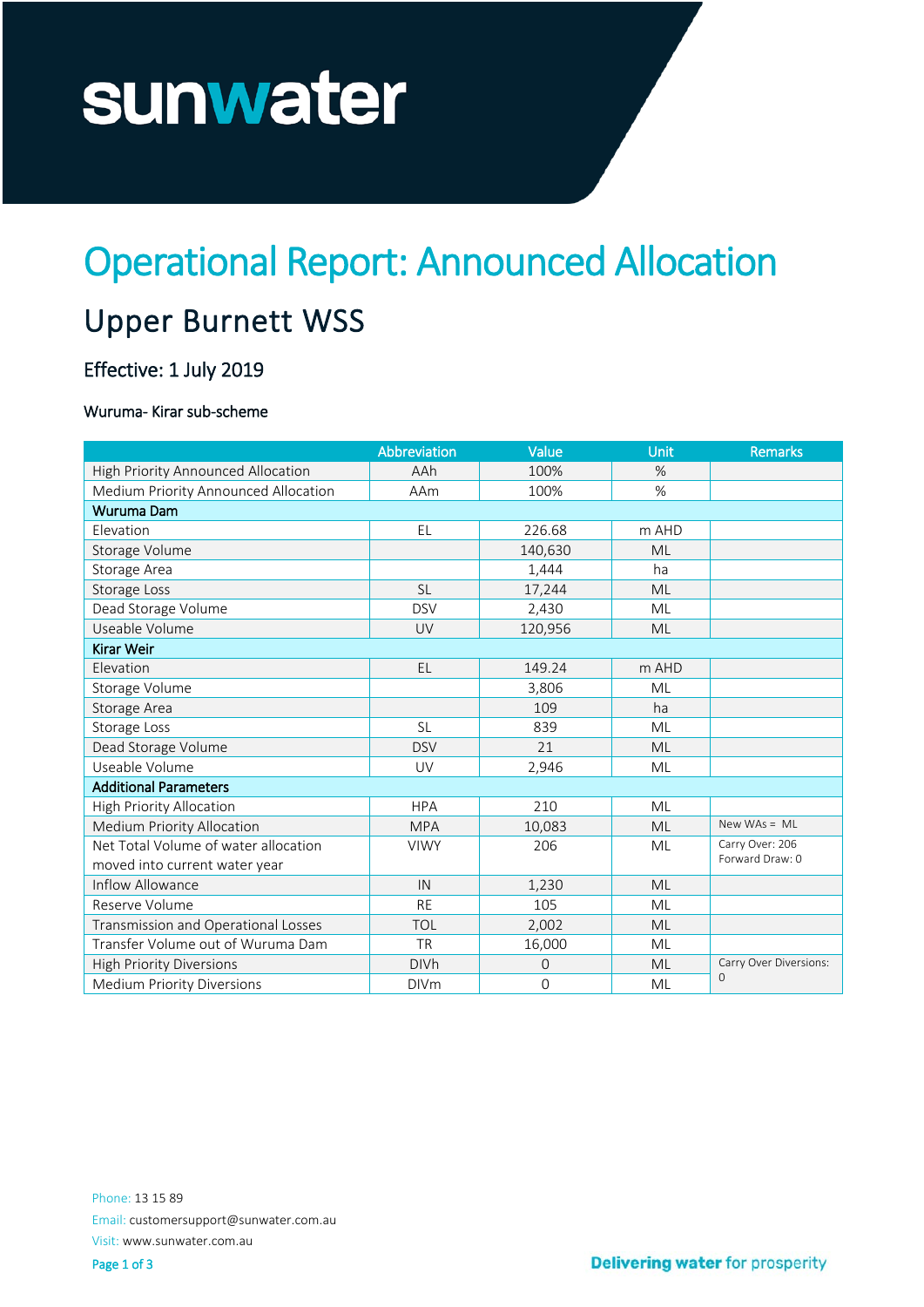#### Jones sub-scheme

|                                      | Abbreviation | Value       | Unit      | <b>Remarks</b>         |  |
|--------------------------------------|--------------|-------------|-----------|------------------------|--|
| High Priority Announced Allocation   | AAh          | 100%        | $\%$      |                        |  |
| Medium Priority Announced Allocation | AAm          | 100%        | $\%$      |                        |  |
| <b>Jones Weir</b>                    |              |             |           |                        |  |
| Elevation                            | EL           | 109.53      | m AHD     |                        |  |
| Storage Volume                       |              | 2,945       | <b>ML</b> |                        |  |
| Storage Area                         |              | 148         | ha        |                        |  |
| Storage Loss                         | <b>SL</b>    | 1,235       | <b>ML</b> |                        |  |
| Dead Storage Volume                  | <b>DSV</b>   | 10          | ML        |                        |  |
| Useable Volume                       | UV           | 1,700       | <b>ML</b> |                        |  |
| Available Volume                     |              | $\mathbf 0$ | ML        |                        |  |
| <b>Additional Parameters</b>         |              |             |           |                        |  |
| <b>High Priority Allocation</b>      | <b>HPA</b>   | 320         | ML        |                        |  |
| <b>Medium Priority Allocation</b>    | <b>MPA</b>   | 20,780      | ML        | New WAs = $ML$         |  |
| Net Total Volume of water allocation | <b>VIWY</b>  | 422         | ML        | Carry Over: 422        |  |
| moved into current water year        |              |             |           | Forward Draw: 0        |  |
| Inflow Allowance                     | IN           | 3,536       | <b>ML</b> |                        |  |
| Reserve Volume                       | <b>RE</b>    | 160         | ML        |                        |  |
| Transmission and Operational Losses  | <b>TOL</b>   | 1,059       | <b>ML</b> |                        |  |
| <b>High Priority Diversions</b>      | <b>DIVh</b>  | $\Omega$    | ML        | Carry Over Diversions: |  |
| <b>Medium Priority Diversions</b>    | <b>DIVm</b>  | $\Omega$    | <b>ML</b> | $\Omega$               |  |

#### Claude Wharton sub-scheme

|                                      | Abbreviation | Value        | Unit      | Remarks                |
|--------------------------------------|--------------|--------------|-----------|------------------------|
| High Priority Announced Allocation   | AAh          | 100%         | $\%$      |                        |
| Medium Priority Announced Allocation | AAm          | 100%         | $\%$      |                        |
| <b>Claude Wharton Weir</b>           |              |              |           |                        |
| Elevation                            | EL           | 92.50        | m AHD     |                        |
| Storage Volume                       |              | 7,015        | <b>ML</b> |                        |
| Storage Area                         |              | 253          | ha        |                        |
| Storage Loss                         | <b>SL</b>    | 2,137        | ML        |                        |
| Dead Storage Volume                  | <b>DSV</b>   | 120          | ML        |                        |
| Useable Volume                       | UV           | 4,758        | ML        |                        |
| Available Volume                     |              | 0            | ML        |                        |
| <b>Additional Parameters</b>         |              |              |           |                        |
| High Priority Allocation             | <b>HPA</b>   | 1,000        | ML        |                        |
| <b>Medium Priority Allocation</b>    | <b>MPA</b>   | 14,597       | <b>ML</b> | New WAs = $ML$         |
| Net Total Volume of water allocation | <b>VIWY</b>  | 312          | ML        | Carry Over: 312        |
| moved into current water year        |              |              |           | Forward Draw: 0        |
| Inflow Allowance                     | IN           | 1,351        | <b>ML</b> |                        |
| Reserve Volume                       | <b>RE</b>    | 500          | <b>ML</b> |                        |
| Transmission and Operational Losses  | <b>TOL</b>   | 3,861        | <b>ML</b> |                        |
| Transfer Volume into Claude Wharton  | <b>TR</b>    | 16,000       | ML        |                        |
| Weir                                 |              |              |           |                        |
| <b>High Priority Diversions</b>      | <b>DIVh</b>  | $\mathbf{O}$ | ML        | Carry Over Diversions: |
| <b>Medium Priority Diversions</b>    | <b>DIVm</b>  | $\Omega$     | ML        | $\Omega$               |